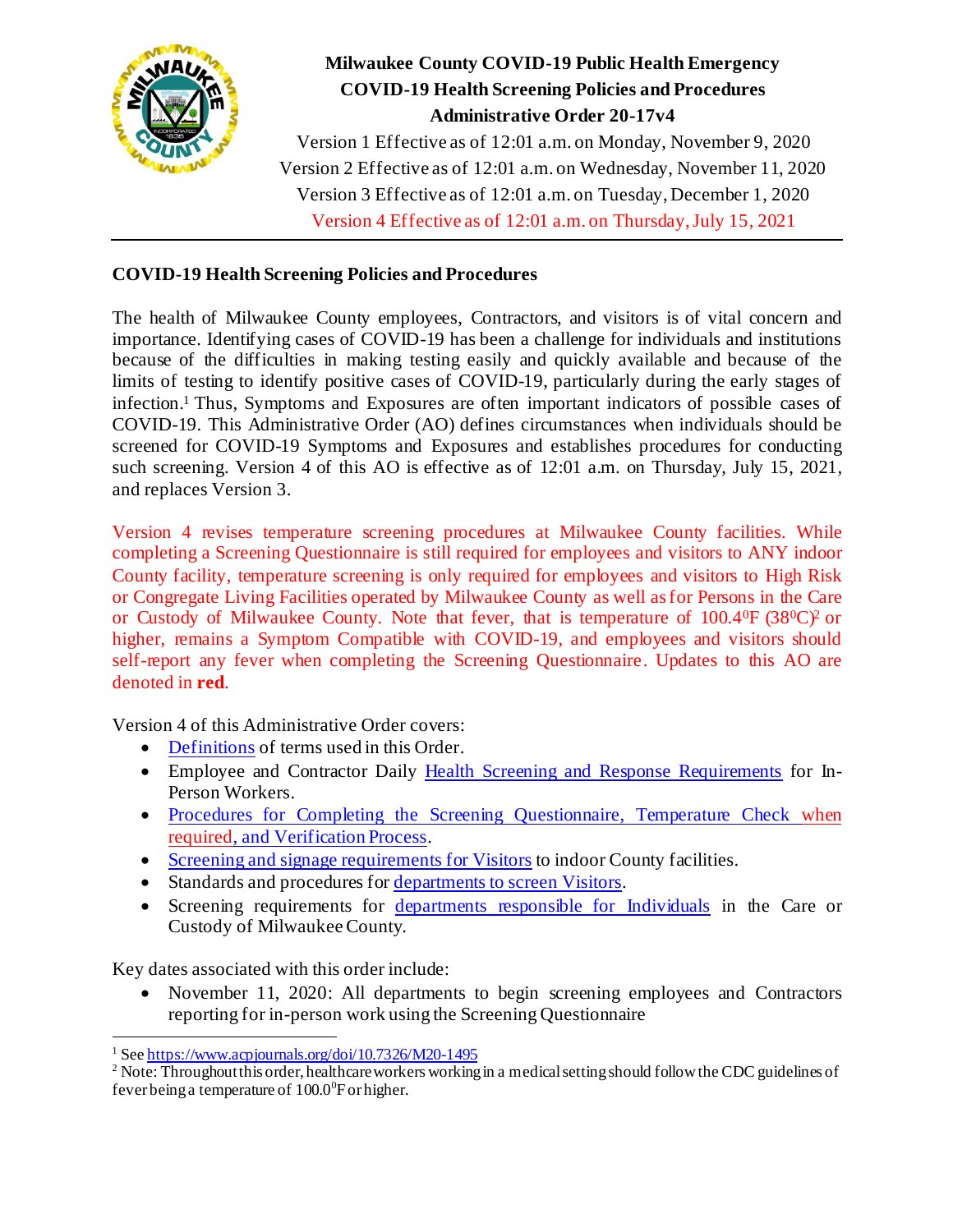- November 16, 2020: All departments to notify the Re-Opening Steering Committee (ROSC) of plans to address employees without technology necessary to complete the Screening Questionnaire
- November 23, 2020: All departments to have implemented the Screening Tool for all employees and Contractors, save in exceptional cases identified to ROSC by 11/16/2020, and all departments to begin temperature screening for employees and Contractors reporting for in-person work.
- November 30, 2020: Public Safety Officers (PSOs) to begin screening all employees and Contractors for Symptoms, including fever, and for Exposure at the Courthouse Complex, Vel Phillips Juvenile Justice Center, and Zoofari using the Screening Tool and temperature screening.
- December 7, 2020, or as soon as possible: PSOs to begin screening all Visitors for Symptoms, including fever, and for Exposure at the Courthouse Complex, Vel Phillips Juvenile Justice Center, and Zoofari using the Visitor Questionnaire and temperature screening.
- December 7, 2020, or as soon as possible: All departments operating indoor locations without PSOs to begin Visitor screening (see Section IV for policy and procedures).
- December 7, 2020, or as soon as possible: All departments to post Visitor Ouestionnaire at all locations used by Visitors, regardless of length of visit.
- July 15, 2021: Temperature screening is only required for employees and visitors to High Risk or Congregate Living Facilities operated by Milwaukee County. These include the Criminal Justice Facility (CJF or jail), House of Correction (HOC), Behavioral Health Division (BHD) inpatient hospital, and Division of Youth and Family Services (DYFS) youth detention center. Temperature screening is also still required for Persons entering the Care or Custody of Milwaukee County.

If you have questions about this, or any other AO or policy, email: **[COVID-](mailto:COVID-19@milwaukeecountywi.gov)[19@milwaukeecountywi.gov](mailto:COVID-19@milwaukeecountywi.gov)**

## <span id="page-1-0"></span>**I. Definitions**

- **A. Close Contact: <sup>3</sup>** A person with Close Contact is someone who:
	- i. Was within 6 feet of an infected person for a cumulative total of 15 minutes or more over a 24-hour period starting from 2 days before illness onset (or, for an asymptomatic infected person, 2 days prior to test specimen collection) until the time the infected person is isolated. This is the definition **regardless of whether face masks or personal protective equipment (PPE) were worn by any or all individuals;** and/or
	- ii. Provided care at home to an infected person; and/or
	- iii. Had direct physical contact with an infected person (touched, hugged, or kissed them); and/or
	- iv. Shared eating or drinking utensils with an infected person; and/or

 $3$  For employees at work in a healthcare or medical setting, Close Contact does not qualify if the CDC-recommended PPE was used when job duties were performed.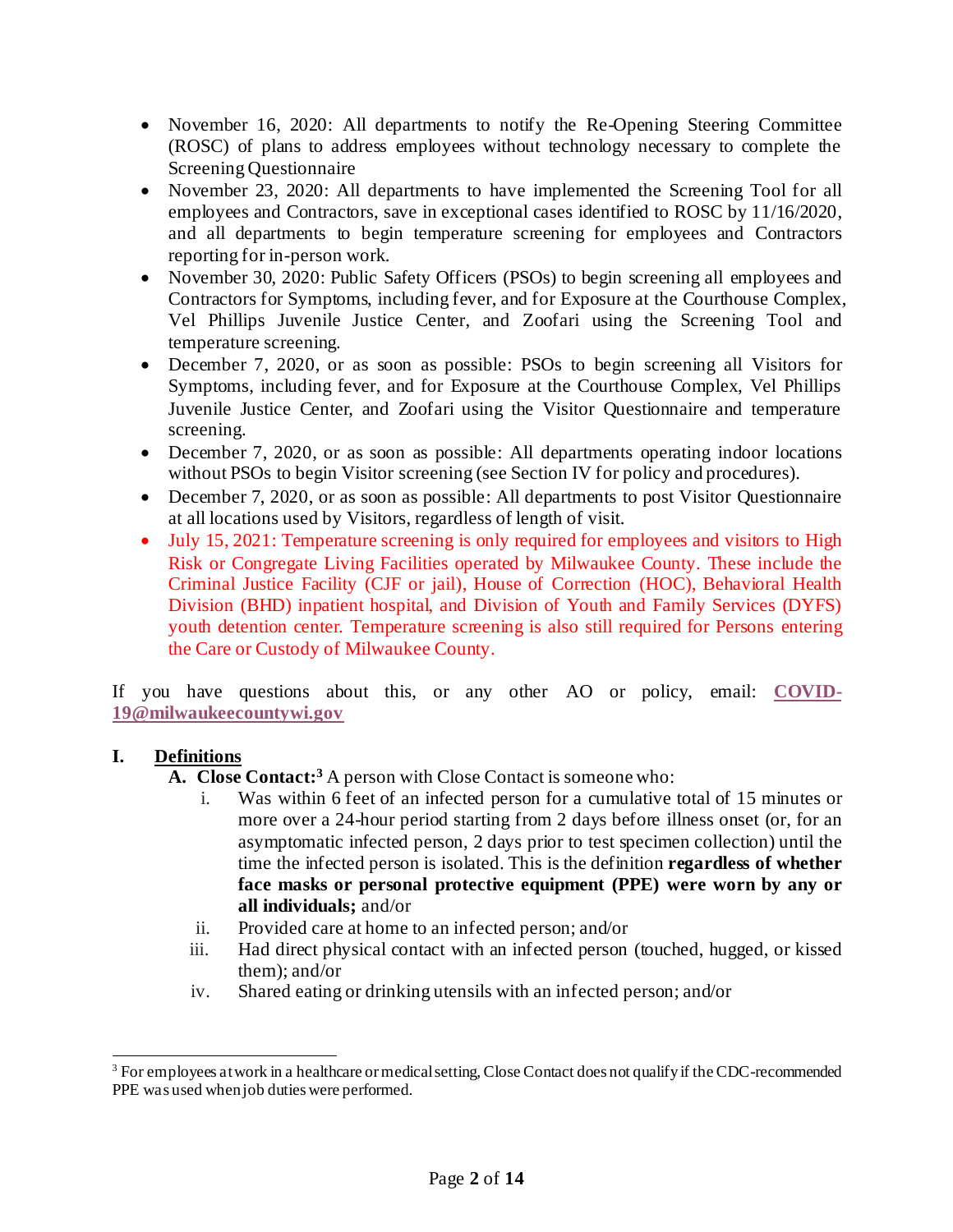- v. Got respiratory droplets (for example, was sneezed or coughed on) on them from an infected person.
- **B. Confirmed Case of COVID-19:** A case of COVID-19 that has been confirmed through a positive test for COVID-19 or, in the absence of testing, has been confirmed by a medical professional as being a suspected case of COVID-19 based on symptoms.
- **C. Contractor**: For the purpose of this order a Contractor is an individual working alongside County employees as part of the overall County workforce.
- **D. Critical Infrastructure Worker:** The CDC defines a Critical Infrastructure Worker as one needed to deliver critical services, including law enforcement, transportation, 911 call center response, and others. See the [CDC guidelines](https://www.cdc.gov/coronavirus/2019-ncov/community/critical-workers/implementing-safety-practices.html)<sup>4</sup> for a complete list. For this administrative order, department heads may consider essential workers under the umbrella of Critical Infrastructure Workers and follow relevant policies and procedures accordingly.
- **E. Exposure to COVID-19 (Exposure)**: Any form of Close Contact (see A. above) with an individual with a Confirmed Case of COVID-19 during the last 14 days.
- **F. Green Status**: An individual who has no Symptoms (see N. below) and has had no Exposure (see E. above).
- **G. High Risk or Congregate Living Facility**: Any facility operated by Milwaukee County that houses individuals for eight hours or longer, including the CJF, HOC, BHD inpatient hospital, and DYFS youth detention center.
- **H. Person in Care or Custody**: Anyone who is legally under the care of Milwaukee County, including those in detention, in jail, or in a medical care facility, and for whom Milwaukee County has a custodial responsibility.
- **I. Public Safety Officers (PSOs):** Security staff stationed at public entrances at the County Courthouse complex, the Vel Phillips Juvenile Justice Center, and Zoofari who screen individuals seeking entrance to the facilities.
- **J. Red Status**: An individual who, at the time of screening, has at least one Symptom (see N. below) and/or has had Exposure (see E. above).
- **K. Screening Questionnaire**: A survey designed to assess whether an individual has Symptoms or has had Exposure. The current version of the Screening Questionnaire is posted with Administrative Orders on the County'[s website](https://county.milwaukee.gov/EN/COVID-19).
- **L. Screening Questionnaire for Visitors (Visitor Questionnaire)**: A modified version of the Screening Questionnaire used to screen Visitors to indoor County facilities. See Section IV.B for options on where to access and post required signage.
- **M. Screening Tool:** An online tool that allows County employees and Contractors to access the Screening Questionnaire to self-assess for Symptoms and for Exposure. The Screening Tool may be accessed using any device that can connect to the Internet, including smart phones, personal computers, and tablets. The Screening Tool may be accessed at[: https://county.milwaukee.gov/EN/COVID-19/MKE-Health-Screen](https://county.milwaukee.gov/EN/COVID-19/MKE-Health-Screen)
- N. Social Distancing: Maintaining a distance of six feet or more between individuals.<sup>5</sup>

<sup>&</sup>lt;sup>4</sup> <https://www.cdc.gov/coronavirus/2019-ncov/community/critical-workers/implementing-safety-practices.html>

<sup>&</sup>lt;sup>5</sup> For more details, see Administrative Order 20-4 In-Person Workers: Social Distancing and Symptomatic Employees and Contractors.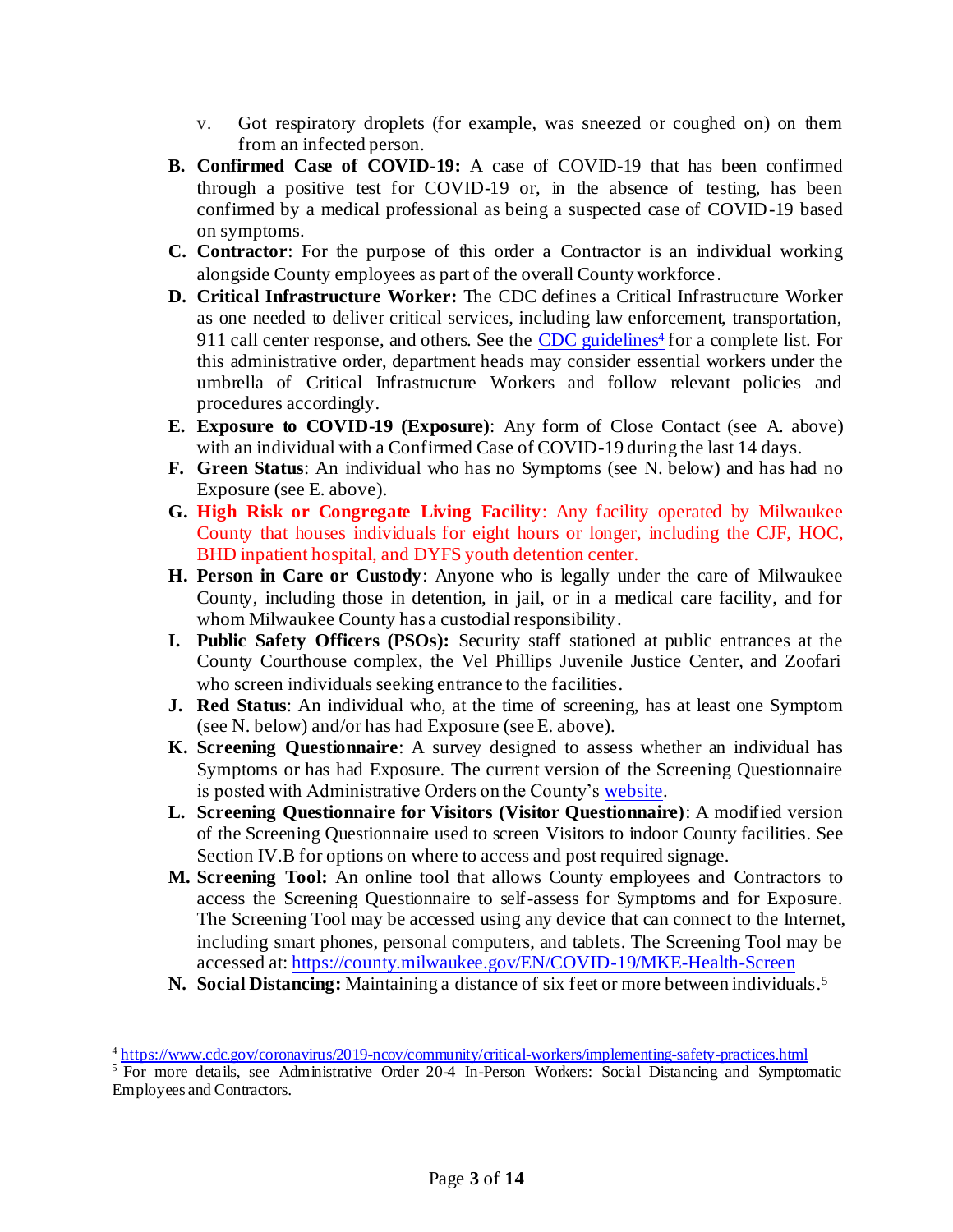- **O. Symptoms Compatible with COVID-19 (Symptoms):** The following symptoms may be symptoms of COVID-19 if they are new or uncommon for an individual:
	- i. Feverish or temperature of  $100.4^{\circ}F(38^{\circ}C)^6$  or higher
	- ii. Chills
	- iii. Nausea or vomiting
	- iv. Diarrhea
	- v. New shortness of breath or difficulty breathing
	- vi. New congestion or runny nose
	- vii. New loss of taste or smell
	- viii. New sore throat
		- ix. New cough
		- x. Headache that is new or different
		- xi. Unexpected fatigue
	- xii. Unexpected muscle or body ache
- **P. Visitor:** Any individual seeking entry to a Milwaukee County facility, grounds, or workplace, excluding Milwaukee County employees, Contractors, and Persons in Care or Custody.

### <span id="page-3-0"></span>**II. Employee and Contractor Daily Health Screening and Response Requirements**

All employees and Contractors **must screen** for Symptoms and for Exposure **on each day they are working in-person**, and the screening must be completed before or upon entrance to the work site. In addition, employees at and visitors to High Risk or Congregate Living facilities must complete a temperature scan before or upon entrance to the work site. Only employees with Green Status may report for in-person work, and departments or PSOs must confirm each employee's Green Status prior to the employee starting work. 7

In general, employees should complete their Health Questionnaire at home prior to reporting for in-person work to minimize the spread of COVID-19 in the workplace. The daily health screen should not be taken as medical advice; employees with questions about any symptoms they are experiencing should consult their medical provider.

#### **A. Requirements for Employee and Contractor Daily Screening**

This section establishes the screening requirements for employees, Contractors, departments, and facility managers. Procedures for how to complete and verify these requirements are detailed in the sections that follow.

i. It is the responsibility of every employee to complete the Screening Questionnaire using the Screening Tool on each day they are working in person. The Screening Questionnaire should be completed at home, prior to reporting to the job site.<sup>8</sup>

<sup>6</sup> Note: Throughout this order, healthcare workers working in a medical setting should follow the CDC guidelines of fever being a temperature of  $100.0^{\circ}$ F or higher.

<sup>&</sup>lt;sup>7</sup> Note that the one exception is for Critical Infrastructure Workers who screened RED due to Exposure and have been told by a manager to follow adapted quarantine procedures and report to work as long as they have no Symptoms Compatible with COVID-19 (See Administrative Order 20-7, Section V).

 $8\,$  See Section III.A.ii for procedures when an employee may not have access to the Screening Tool.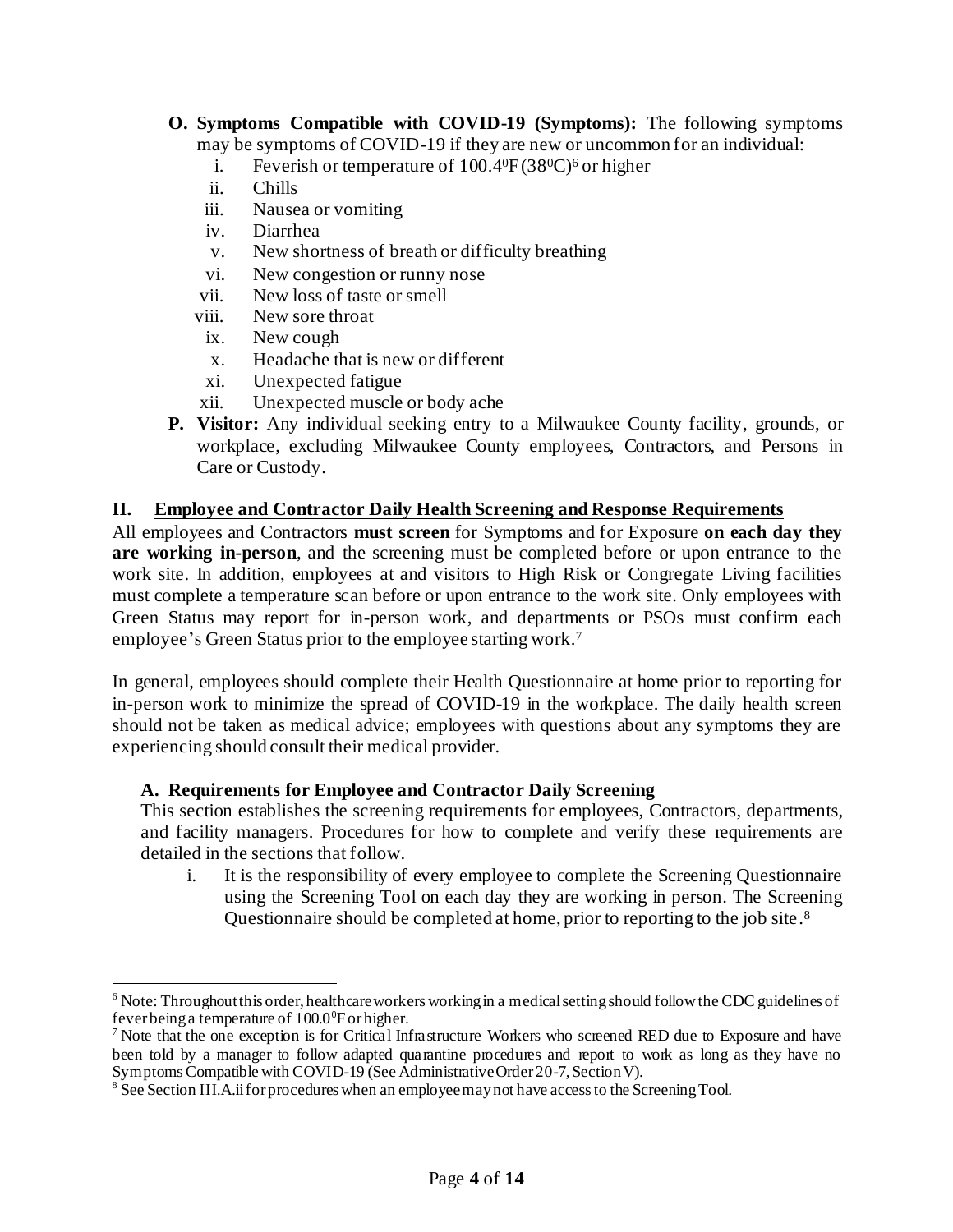- ii. It is the responsibility of employees who work in High Risk or Congregate Living Facilities to complete a temperature screen prior to starting their workday to verify that they do not have a fever (temperature of 100.4<sup>0</sup>F or 38<sup>0</sup>C or higher).
- iii. No later than November 11, 2020, prior to starting in-person work, all employees must be verified as Green Status based on the results of the Screening Questionnaire.
- iv. Employees who are teleworking are encouraged to monitor for Symptoms and Exposures but are not required to complete the Health Questionnaire or temperature screening unless their Department requires them to do so.
- v. Departments cannot set screening standards that are less restrictive than those outlined in this AO, but they may set standards that are more restrictive. For instance, they may require all employees to self-screen, rather only those who are reporting for in-person work, or they may set a lower standard for fever if advised by the CDC for their specific line of work. They may also continue temperature screening based on industry-specific recommendations.
- vi. Departments shall, at minimum, use the questions in the County's Screening Questionnaire without altering the wording. Any changes to the Screening Questionnaire will be made centrally based on input from public health experts.
- vii. The time employees spend completing the Screening Questionnaire, as well as the temperature screen, is **not** compensable time.

## **B. Responding to and Reporting Results of Health Questionnaire and Temperature Screenings**

This section outlines the requirements for employees, Contractors, and managers for interpreting, and in the case of Red Status, responding to, the results of the health screening for employees who are reporting for in-person work.

- i. **Red Status Requirements:** If employees or Contractors screen as Red Status, that is, they ARE experiencing any one or more Symptoms and/or have had Exposure, they should:
	- a) Stay home or return home and not report for in-person work (Note: in the case of Exposure, this procedure may vary for Critical Infrastructure Workers; see Section II.B.i.d below).
	- b) Notify their manager immediately of their Red Status, using the department-approved notification system. Note that employees **are required** to report whether they are reporting Red Status for Symptoms and/or for Exposure, but they **do not** need to disclose the specific Symptom(s). Managers may ask follow-up questions about the nature of an Exposure to determine if it happened in the work setting to determine whether additional contact tracing among the workforce is necessary.
	- c) Work remotely, if possible.
	- d) Follow the instructions in AO 20-7: Procedures for Responding to Confirmed COVID-19 Cases, Symptomatic Individuals, and Exposed Individuals and Their Close Contacts. Individuals:
		- **With Symptoms** should follow Section III of AO 20-7.
		- **With Exposure** should follow the instructions in Section IV of AO 20-7. If the employee is a Critical Infrastructure Worker, the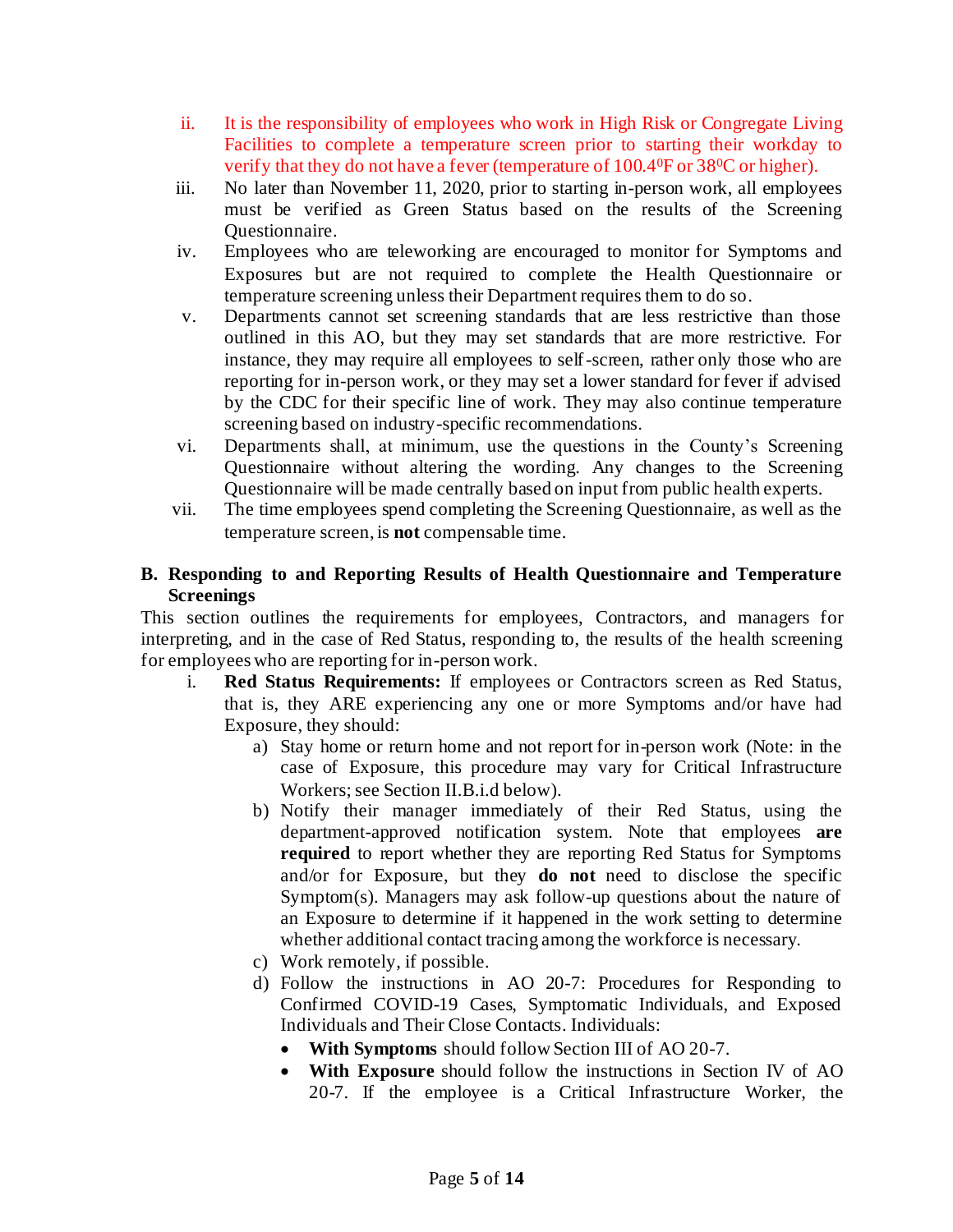individual's supervisor should also consider adapted procedures in Section V of AO 20-7. Employees **do not** make their own decisions about an adapted quarantine and should follow Section IV until notified otherwise by their supervisor.

- **With Symptoms AND Exposure**: This is a probable case of COVID-19, and employee should immediately seek out testing and follow the instructions in Section II of AO 20-7. If they test positive during their quarantine, they should continue following instructions in Section II. If they do not get tested or test negative, they should complete a full 14 day quarantine, regardless of whether they are a Critical Infrastructure Worker (AO 20-7, Section IV).
- ii. **Green Status Requirements:** If employees or Contractors are Green Status for Symptoms and for Exposure, they should report to work as scheduled.

## <span id="page-5-0"></span>**III. Procedures for Completing the Screening Questionnaire, Temperature Screen, and Verification Process**

Departments, divisions, or offices must verify each day that all employees scheduled to work in person have been screened for COVID-19 Symptoms and Exposures prior to employees starting in-person work duties. Departments may accomplish this screening, including verifying employee temperatures when required, in a variety of ways depending on the work location, available technology, and environmental or operational risk factors. In general, Departments should make every effort to ensure employees use the Screening Tool to help with data collection across the workforce and to support any centralized changes to the Health Questionnaire based on new CDC guidance or operational needs.

This section outlines options for departments to accomplish and verify the Green Statuses for inperson workers. Because the Screening Questionnaire and the temperature screening use different tools and will likely entail different processes, this section is separated into procedures for completing and verifying the Screening Questionnaire and procedures for completing and verifying the temperature screening.

## **A. Procedures for Completing and Verifying the Screening Questionnaire**

This section provides procedures for completing the Screening Questionnaire based on whether the Screening Tool can be used by employees or whether technology barriers require a different system. Procedures will also vary by whether departments are located in facilities with PSOs at entrances or whether they are located in facilities without PSOs.

## i. **Completing the Screening Questionnaire Using the Screening Tool**

- a) Employees may use work or personal devices connected to the Internet, including cell phones, tablets, or personal computers, to complete the Screening Questionnaire. 9
- b) The Screening Tool will display either Green Status or Red Status based

<sup>9</sup> Note: Departments may choose to provide County cell phones to employees who do not have personal devices; in these cases, Departments should plan to cover the monthly cost of the device and may need to provide employee training in the use of such devices.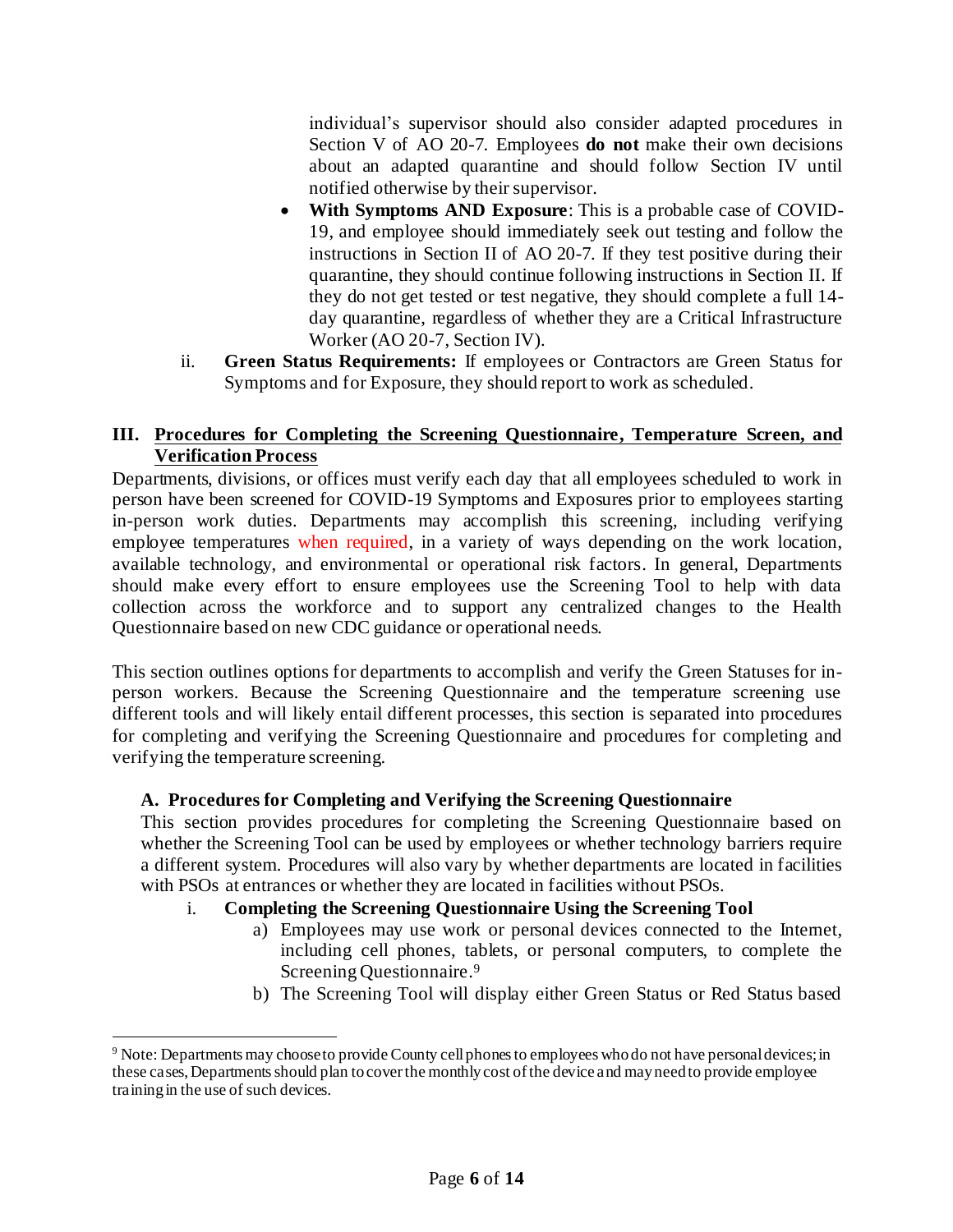on the individual's reported Symptoms and Exposure.

- The Screening Tool will inform employees with Green Status to report to work as scheduled.
- Employees with Red Status will be informed to stay home and contact their supervisor. The Screening Tool will also direct employees to AO 20-7 for specific instructions.
- c) The Screening Tool will create a daily employee status badge and time stamp based on the results of the employee self-assessment.
	- If both Symptoms and Exposure are Green, then the status badge will be Green.
	- If either Symptoms or Exposure is Red, or if both Symptoms and Exposure are Red, then the status badge will be Red.
	- If the employee is a Critical Infrastructure Worker who has Exposure only (no Symptoms) and who has already been instructed to report to work under an adapted quarantine (Section V of AO 20-7), then the employee will be instructed to report to work.
	- If the employee or Contractor is Recovered from COVID-19 in the Past 90 Days and is Exposed to a Confirmed Case of COVID-19 (Section IV.C.i of AO 20-7), they will be instructed to report to work.
	- **The time stamp must be within the 12-hour period before the individual is presenting their status badge for verification to be valid for the employee's shift.** For example, an employee starting work on a Tuesday at 9 a.m. must have completed their Health Questionnaire and temperature screening after 9 p.m. on Monday. Employees are encouraged to take the Health Questionnaire and their temperature as close to the start of their shift as possible.
- d) No later than November 11, 2020, departments should have the necessary procedures in place to verify the Green Status of each employee scheduled to work in person prior to starting their shift.
	- Employees working at locations with Public Safety Officers (PSOs) at entry (the Courthouse Complex, Vel Phillips Juvenile Justice Center, Zoofari) will display their status badge to the PSO along with their County ID. Employees with Green Status and a valid time stamp will proceed to the temperature screening. No additional verification by departments operating within these facilities is needed for employees able to display their Green Status to PSOs. 10
	- Employees working at all other in-person locations shall verify their Green Status and time stamp as outlined in department procedures. This may include:
		- o Employees showing their Green badge and time stamp to a department recorder located at the entrance to a facility or department suite, or

<sup>&</sup>lt;sup>10</sup> Note: If employees entering these facilities are using entrances not staffed by Public Safety Officers, departments will need to establish and enforce local verification protocol.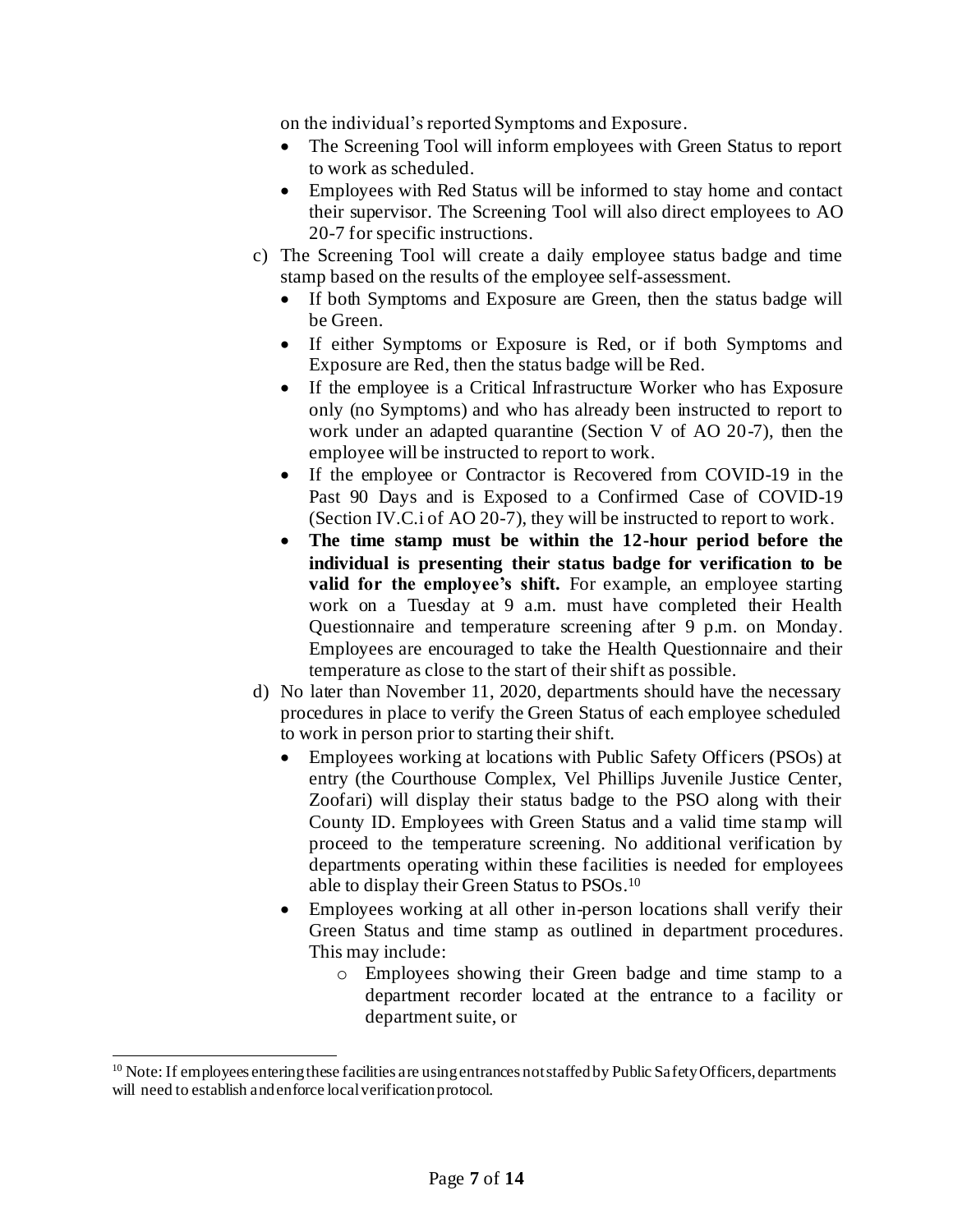- o Employees showing their Green badge and time stamp to a manager upon arrival, or
- $\circ$  Employees certifying their status on a [log sheet](https://county.milwaukee.gov/files/county/COVID-19/LogforDailyHealthScreening.pdf) that is verified by a manager, or
- o Departments implementing supervisor reporting from the Screening Tool for immediate notification of Red Status for employees and for daily screening reports at the start of every shift (see (h) below).
- e) Departments with employees who report directly to a job site must ensure that manager reporting from the Screening Tool is implemented for immediate notification of Red Status for employees and for daily screening reports at the start of every shift (see (h) below).
- f) Departments are responsible for communicating notification policies for employees who screen as Red Status, including:
	- Who to notify
	- How to notify (phone, email, text)
	- Time to notify (for example, no later than two hours before start of shift)
	- What to communicate (e.g., "I screened Red for Symptoms" or "I screened Red for Exposure")
- g) Departments leaders and managers of Critical Infrastructure Workers must determine how they will apply a quarantine for employees who have had Exposure but have **no Symptoms** at the time of the screening (See Section V of AO 20-7 for adapted quarantine procedures). Asymptomatic Critical Infrastructure Workers screening Red for **Exposure** should **not** report to work unless they receive instructionsto do so from a supervisor.
- h) IMSD and the Re-Opening Steering Committee (ROSC) will work with departments during the month of November to set up any manager reporting or notification needed. The Screening Tool will be able to send an automatic notification to designated recipients and can generate reports listing employees who have completed the Screening Questionnaire that day and their Red or Green Status for Symptoms and Exposure. Departments interested in these options should begin identifying their employee groups and points of contact immediately for efficient implementation and should email: [COVID-19@milwaukeecountywi.gov](mailto:COVID-19@milwaukeecountywi.gov).
- i) Supervisors of employees reporting Red Status will follow Manager Instructions in AO 20-7 for Individuals with Symptoms Compatible with COVID-19 (Section III) or for Individuals with Exposure (Section IV), depending on the status of the employee.

## ii. **Procedures for Employee Screening Questionnaire When the Screening Tool Cannot be Accessed**

Departments should try to overcome any technology barriers employees face in using the Screening Tool, as the Screening Questionnaire is likely to be updated when CDC guidance changes. In addition, the Screening Tool allows the County to track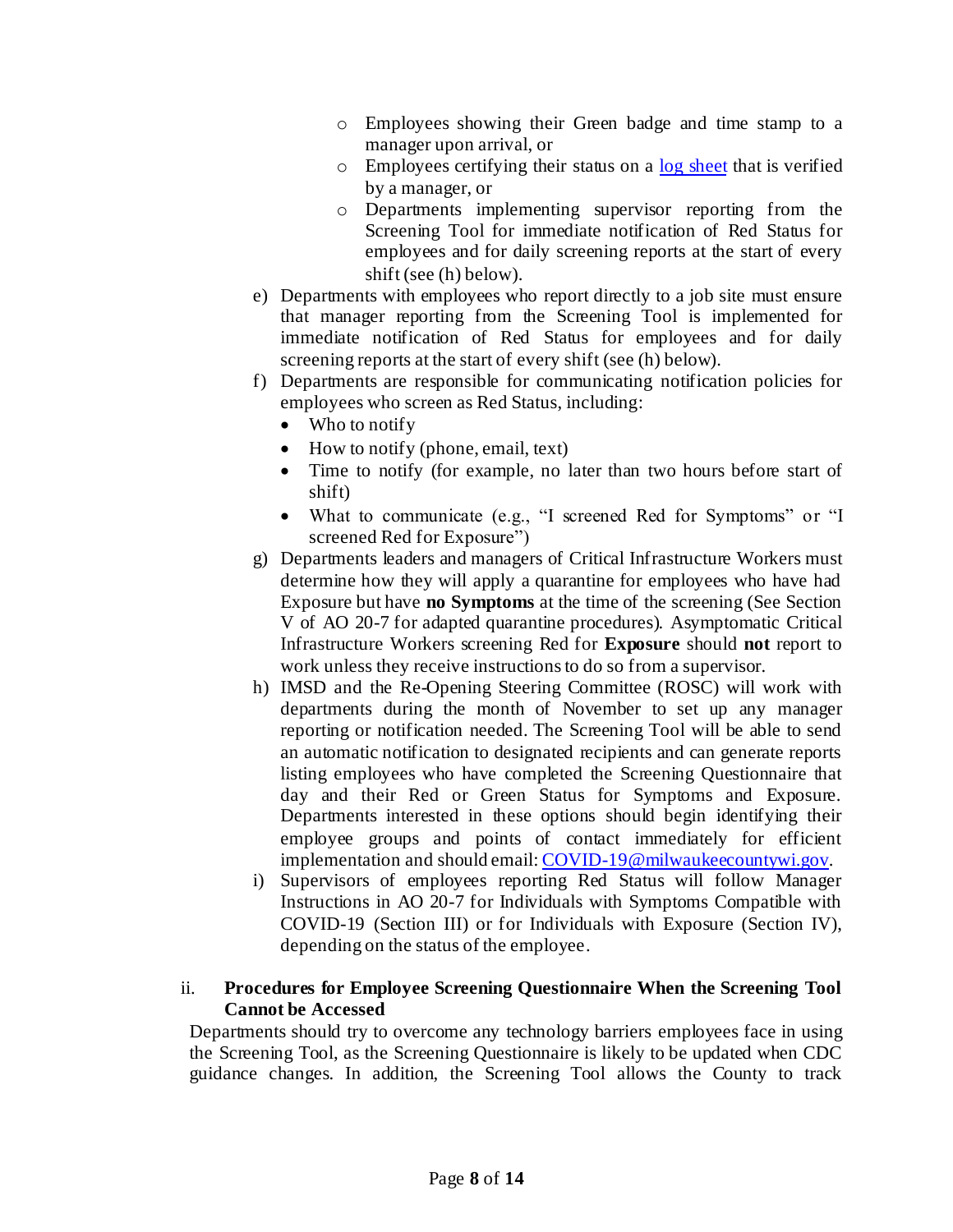Symptoms and Exposures at the Department and Division level to inform risk mitigation strategies.

If significant technology barriers prevent an employee or employee group from using the Screening Tool by the 11/11/2020 deadline, department leaders may administer either verbal or hard-copy versions (see Administrative Order section of [website](https://county.milwaukee.gov/EN/COVID-19) for printable version) of the Health Questionnaire while they work to overcome technology barriers. Departments should plan to be using the Screening Tool by 11/23/2020 in all but exceptional cases.

If technology barriers are insurmountable for a given employee or employee group, the department should email the ROSC at [COVID-19@milwaukeecountywi.gov](mailto:COVID-19@milwaukeecountywi.gov) with a comprehensive plan by 11/16/2020. This plan should include information about the nature of the barrier(s) and the proposed solution(s) for employees in their workforce who cannot use the Screening Tool. Possible alternatives could include setting up a Health Questionnaire kiosk at a designated location, managers verbally administering the Health Questionnaire to an employee, or similar. In general, the County does not support the distribution and collection of hard copy versions of the questionnaire or passive completion of the questionnaire by employees (e.g., having a sign with the questions that employees say they read and passed that day).

#### **B. Temperature Screening Requirements and Procedures**

Employees who work in High Risk or Congregate Living Facilities must confirm that they do not have a fever (temperature of  $100.4^{\circ}$ F or  $38.0^{\circ}$ C or higher<sup>11</sup>) prior to working in person by taking or having their temperature taken. Departments have several options to verify employee temperatures, depending on the employee work location.

i. **High Risk or Congregate Living Facilities with PSOs at entrances (CJF and DYFS youth detention center in the Vel Phillips Juvenile Justice Center)** 

PSOs will oversee temperature screening of all employees and Contractors entering through public entrances using temperature kiosks. Departments located in these facilities do not need to make independent arrangements for temperature screening, as long as they instruct employees and Contractors to use public entrances when entering for the first time each day. If employees routinely use unstaffed entrances, then departments must make arrangements to verify employee temperature (see options in Section ii below).

- a) Once employees and Contractors have shown the PSO at entry their Green Status badge and current time stamp, they will follow the PSO directions for temperature screening.
- b) If their temperature registers below 100.40F, they will be allowed entry to the facility.
- c) If their temperature registers 100.40F or higher, the PSO will conduct a secondary temperature screen using a handheld device. If the temperature

 $11$ Note: Throughout this order, healthcare workers working in a medical setting should follow the CDC guidelines of fever being a temperature of  $100.0^{\circ}$ F or higher.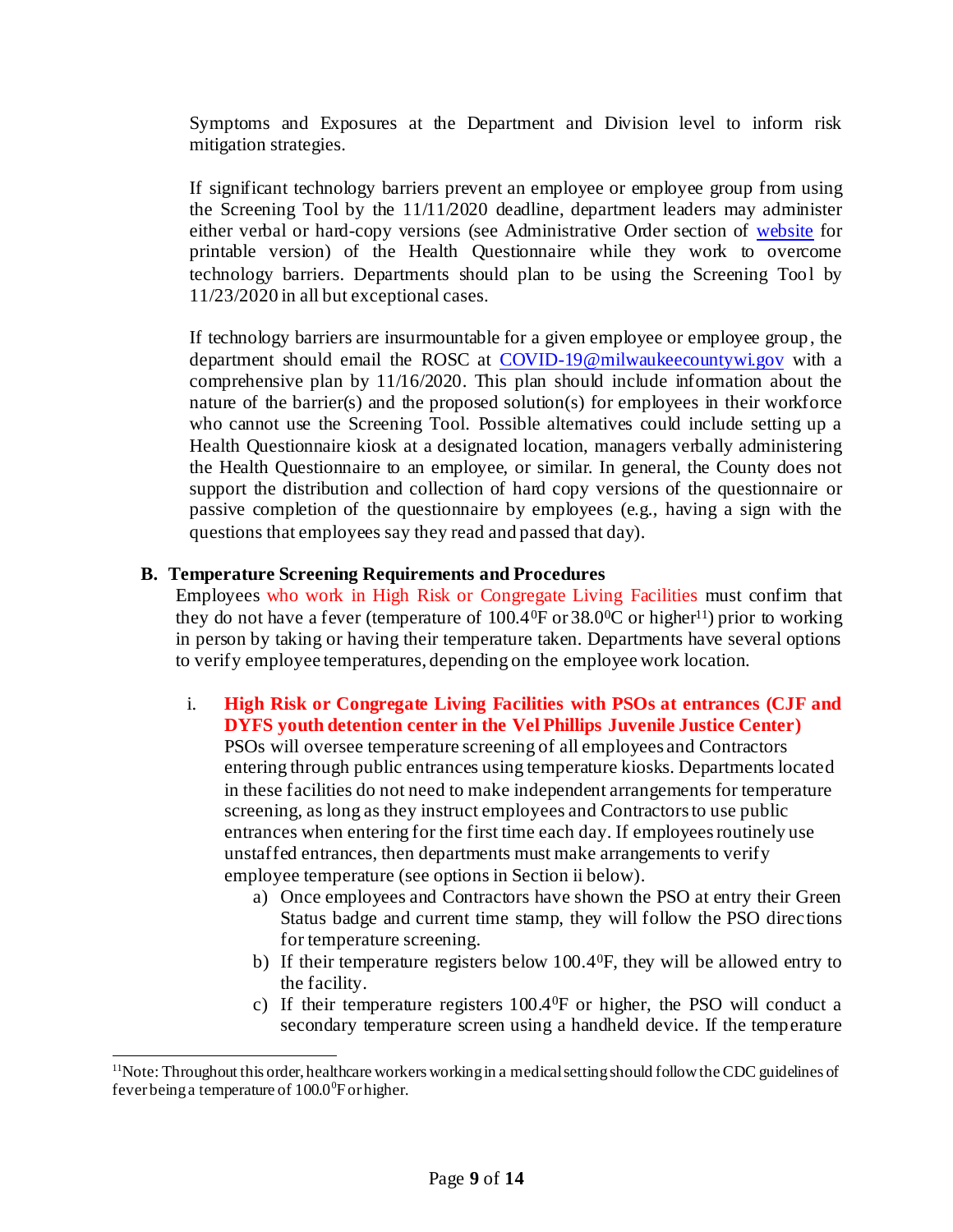then registers below 100.40F, they will be allowed entry. If the temperature continues to register 100.40F or higher, they will be turned away and should return home, contact their supervisor, and follow the instructions in Administrative Order 20-7, Section III for Responding to Symptoms Compatible with COVID-19.

#### ii. **Departments located in facilities without PSOs at entrances may:**

- a) Request a touchless temperature screening kiosk be installed at or near entrances used by staff (emai[l COVID-19@milwaukeecountywi.gov](mailto:COVID-19@milwaukeecountywi.gov)).
- b) Requisition and distribute individual digital thermometers for employees to self-screen at home (such as Medline Industries model MDS99902 available from Marketplace Central). Employees should take their temperature prior to completing the Health Questionnaire, and a "No" answer to the symptom question on having a fever will serve as the verification for the temperature screen for supervisors of these employees.
- c) Create a screening location where a member of the Department or Division management team screens employee temperatures at entry using a handheld infrared scanning thermometer (such as the IR forehead thermometer model JT-E0202 available from Marketplace Central). See Section III.B.iii below for specific screening procedures.
- d) Create a screening location where employees self-screen their temperatures upon entering the work site using a handheld infrared scanning thermometer. See Section III.B.iii below for specific screening procedures.
- iii. Departments creating temperature screening locations, whether staffed by the department or self-service for employees, should follow these procedures:
	- a) Employees and Contractors must be screened immediately upon arrival and, if possible, before entering the actual workspace.
	- b) Temperature screening must be performed in a location that supports social distancing standards and protects employee privacy.
	- c) Temperature screening should be performed by a supervisor or a third party to protect employee privacy, or employees may self-screen.
	- d) Temperature screening should be performed using a touchless forehead / temporal artery thermometer (such as the IR forehead thermometer model JT-E0202 available from Marketplace Central). If other types of thermometers must be used, follow the manufacturer's directions for disinfecting between uses;
	- e) The individual conducting the temperature screen for another person should wear a face mask, gloves, and protective eyewear. The person being screened should wear a face mask.
	- f) If employees are performing temperature self-screens using a handheld thermometer:
		- Employees must be trained in the use of the thermometer and on proper hygiene before, during, and after the self-screen.
		- A manager should be available nearby for questions and/or cases where employees have temperature of 100.40F or higher.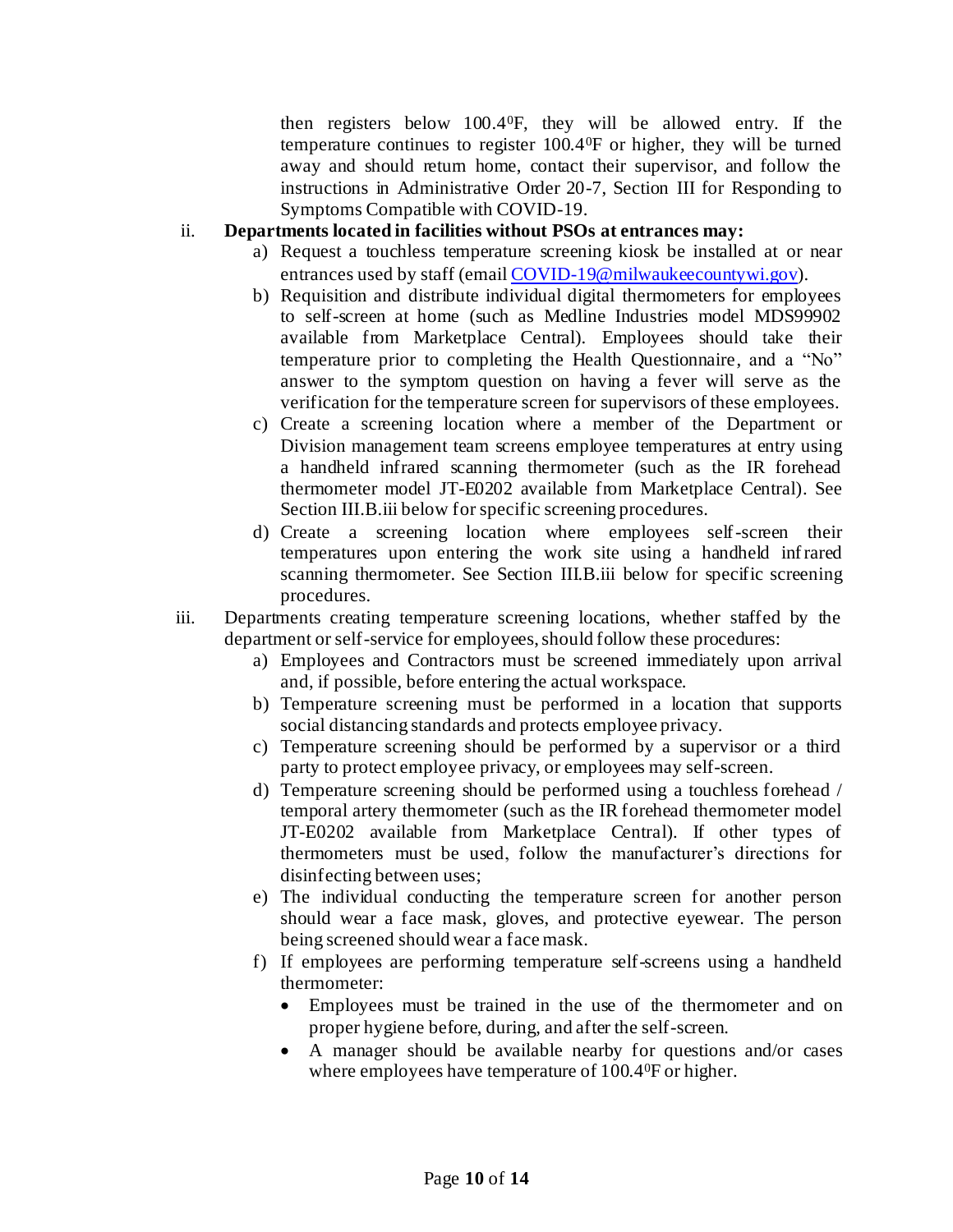- The department must ensure that hand sanitizer is available at the screening station, and employees should sanitize before and after using the thermometer. Departments should also provide supplies to allow employees to disinfect the thermometer between each use.
- The department shall develop procedures by which employees report their temperature status as Red or Green using [a log](https://county.milwaukee.gov/files/county/COVID-19/LogforDailyHealthScreening.pdf) or otherwise reporting their status to the manager on duty or to the designated department recorder. If pens are provided, then some method for disinfecting the pens must also be provided.
- g) Regardless of who conducts temperature screening, departments should not record specific employee temperatures.
- iv. If an employee records Red Status (temperature of 100.4<sup>0</sup>F degrees or higher) then the employee should:
	- a) Notify the manager on duty or follow department notification procedures, **and**
	- b) Return or stay home, **and**
	- c) Follow the instruction in Section III of AO 20-7.
- v. If an employee records temperature below 100.40F and has Green Status for the Health Questionnaire, they should report to work.
- vi. Managers of employees reporting Red Status based on the temperature screen should follow Manager Instructions in Section III of AO 20-7.

## <span id="page-10-0"></span>**IV. Screening and Signage Requirements for Visitors to Milwaukee County Facilities**

Requirements for screening Visitors to Milwaukee County facilities vary by the location accessed by Visitors and by the expected length of the visit. Note that this section does not apply to Persons in Care or Custody (see Section VI).

## **A. Screening Requirements**

Visitors will be required to answer the Visitor Questionnaire screening at the following locations:

- i. Locations with Public Safety Officers (PSOs) at public entry points, which include the Courthouse Complex, the Vel Phillips Juvenile Justice Center, and Zoofari.
- ii. Other indoor facilities or points of service where Visitors typically spend 15 minutes or more in a confined space with other people. Examples include:<sup>12</sup>
	- o Client counseling sessions
	- o Indoor food service areas
	- o Community centers
	- o Chalets at beer gardens or similar outdoor dining structures

Visitors will be required to complete a temperature screen prior to entering any High Risk or Congregate Living Facility. Temperature screening will be conducted by PSO at public entry

 $12$  Employees who must make home visits as part of the delivery of County services should view the visit as if it were taking place in an indoor County facility and should follow these requirements for using the Visitor Questionnaire and temperature screening.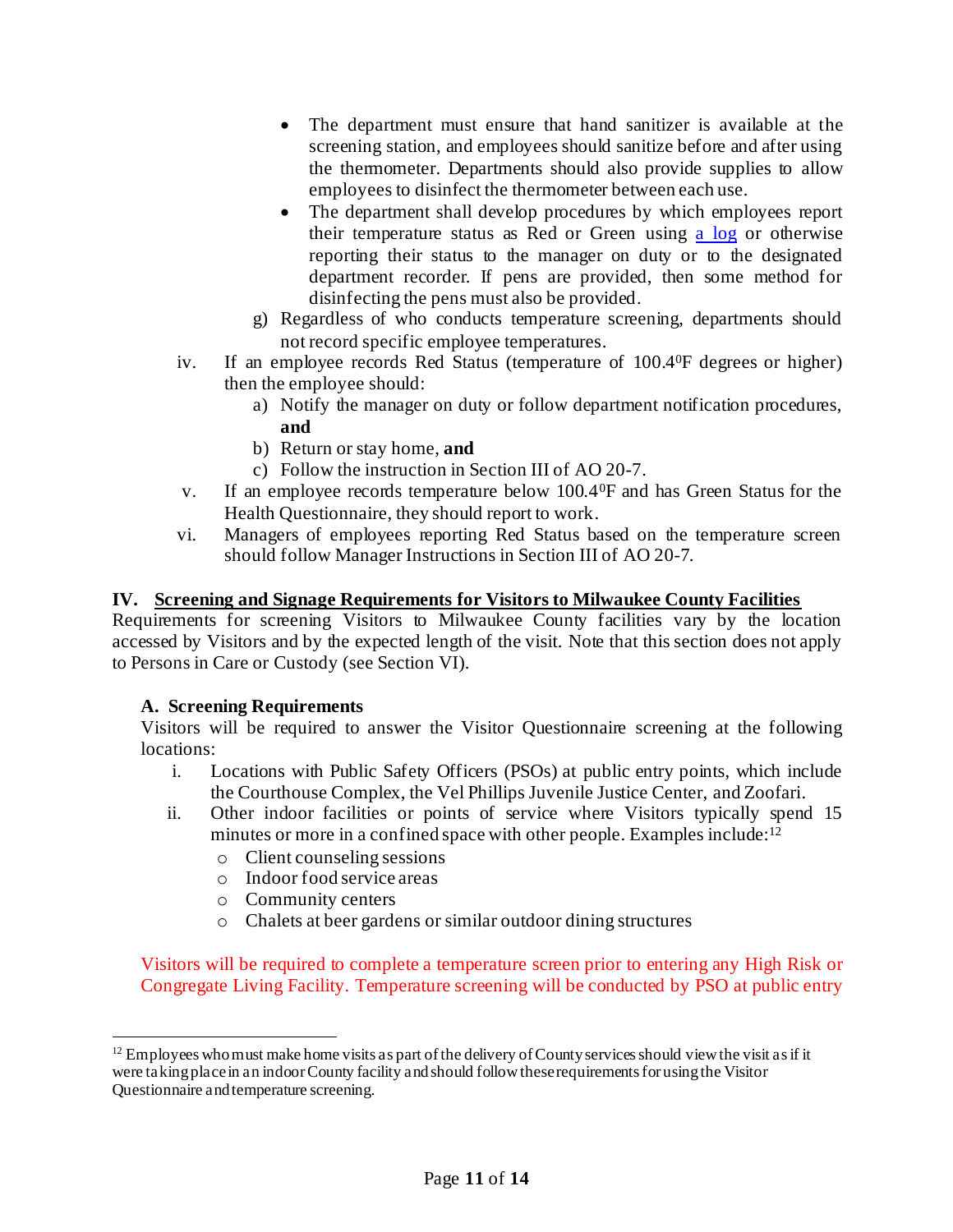points or by the staff of departments operating High Risk or Congregate Living Facilities, depending on facility staffing.

Visitor screening is **not** required for outdoor services or for services where Visitors spend less than 15 minutes in a confined space with other people. For example, Visitor screening is not required for people moving through an indoor cultural exhibit (e.g., the Domes, indoor Zoo exhibits), skating at an outdoor rink, or Visitors picking up or dropping off items. Visitor screenings will also not be required on buses operated by the Milwaukee County Transit System (MCTS). **Departments may elect to conduct screening for Visitors even if it is not required, but their policies may never be less strict than County policy.** 

### **B. Signage Requirements**

All entrances to indoor County facilities used by Visitors must display the Visitor Questionnaire in a **prominent location near the entrance to the facility or space**. For facilities managed by the Facilities Management Division (FMD), FMD staff will be responsible for placement and management of such signs. For all other locations, departments occupying the facilities will be responsible for the placement and management of signs. Various sign size options and how to order are below:

- **8.5x11" Visitor Questionnaire:** Best used in low-traffic visitor areas and/or smaller spaces. Can be printed locally using [this version](https://county.milwaukee.gov/files/county/COVID-19/HealthScreeningCheckpointSign8.5x11.pdf)<sup>13</sup> or can be ordered from HOC printing on MarketPlace Central under the item name, "COVID\_Health\_Checkpoint\_8.5x11.jpg"
- **12x18" Visitor Questionnaire:** Best used in low- to medium-traffic visitor areas in small to medium-sized spaces. Can be ordered from HOC printing on MarketPlace Central under the item name, "COVID\_Health\_Checkpoint\_12x18.jpg"
- **35x82" Visitor Questionnaire:** Large retractable banner best suited for high-traffic visitor areas and/or large spaces. Departments that would like a banner should send the total number they would like for the entire department to [COVID-](mailto:COVID-19@milwaukeecountwi.gov)[19@milwaukeecountwi.gov](mailto:COVID-19@milwaukeecountwi.gov) and distribution will be managed by the ROSC.

## <span id="page-11-0"></span>**V. Procedures for Conducting Visitor Screening**

Visitor screening at locations with PSOs at entries will be conducted by PSOs. Screening required at indoor facilities without PSOs at entries will be conducted by departments operating in such facilities. Note that this section does not apply to Persons in Care or Custody (see Section VI).

Note that in all cases, staff and Visitors must diligently follow the County's Administrative Orders for Social Distancing<sup>14</sup> and for Face Masks.<sup>15</sup>

## **A. Procedures for Facilities with PSOs at Entries (Courthouse Complex, Vel Phillips Juvenile Justice Center, Zoofari)**

<sup>&</sup>lt;sup>13</sup> <https://county.milwaukee.gov/files/county/COVID-19/HealthScreeningCheckpointSign8.5x11.pdf>

<sup>&</sup>lt;sup>14</sup> See Administrative Orde[r 20-4](https://county.milwaukee.gov/EN/COVID-19).

<sup>&</sup>lt;sup>15</sup> See Administrative Orde[r 20-14](https://county.milwaukee.gov/EN/COVID-19).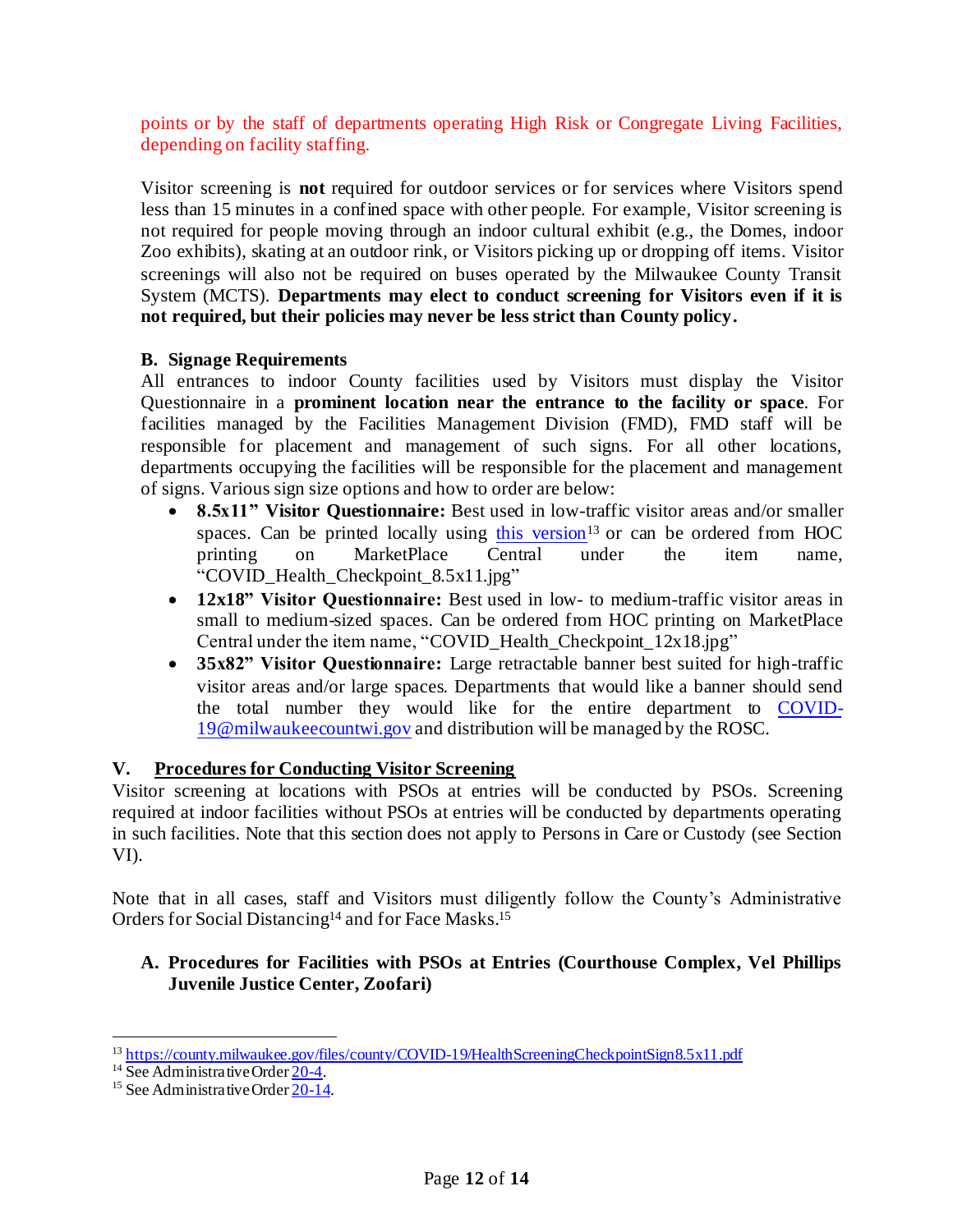- i. PSOs will be responsible for administering the Visitor Questionnaire to all Visitors and for temperature screening Visitors seeking entrance to High Risk or Congregate Living Facilities (CJF and DYFS youth detention center located in Vel Phillips Juvenile Justice Center).
- ii. The Visitor Questionnaire will be posted prominently at all Visitor entrances. PSOs will instruct Visitors to read the sign and will then ask Visitors if they answer YES to any of the questions on the Visitor Questionnaire.
	- a) If a Visitor answers YES to any question, the Visitor will be asked to leave.
	- b) If a Visitor answers NO to all questions, the Visitor will be allowed to proceed to the temperature screening location.
	- c) Visitors may also choose to complete the Screening Questionnaire using the online Screening Tool and may choose to show a Green Status badge on their phones in lieu of verbally answering the Visitor Questionnaire. The time stamp for the Questionnaire must be within the past 12 hours.
- iii. Once Visitors have successfully completed the Visitor Questionnaire, those seeking entry to a High Risk or Congregate Living Facility will proceed to the temperature screening station. They will follow the PSOs' instructions to have their temperature registered by the temperature kiosk.
	- a) Visitors whose temperature registers below 100.40F will be allowed to proceed through the remainder of the security screening at the location.
	- b) Visitors whose temperature registers at  $100.4$ <sup>o</sup>F or above may choose to be re-scanned.
		- The Visitor may have their temperature re-scanned at the temperature screening kiosk. If this second scan still registers at 100.40F or higher, the PSO will then ask the Visitor to move to the secondary scanning location for screening conducted by a PSO using a handheld device.
		- If the secondary temperature screening registers a temperature below 100.40F, the Visitor may proceed to the security screening.
		- If the secondary temperature screening registers at  $100.4\text{°F}$  or higher, the PSO will ask the Visitor to leave the facility.
- iv. If any Visitor refuses to answer the Visitor Questionnaire or complete a temperature screen when screening is required, they will not be permitted to enter the facility.

## **B. Procedures for Indoor Facilities without PSOs at Entries**

- i. Departments operating in other indoor facilities or delivering services at places where Visitors or service users typically spend 15 minutes or more in a confined space with other people are responsible for implementing Visitor screenings.
	- a) **Visitor Questionnaire:** The department must post the Visitor Questionnaire at the entrance to the facility or office suite and must have some means of asking Visitors if they answer YES to any question. Visitors who answer NO to all questions may proceed to temperature screening. Visitors who answer YES to any question must be asked to leave and, as appropriate, to reschedule their visit.